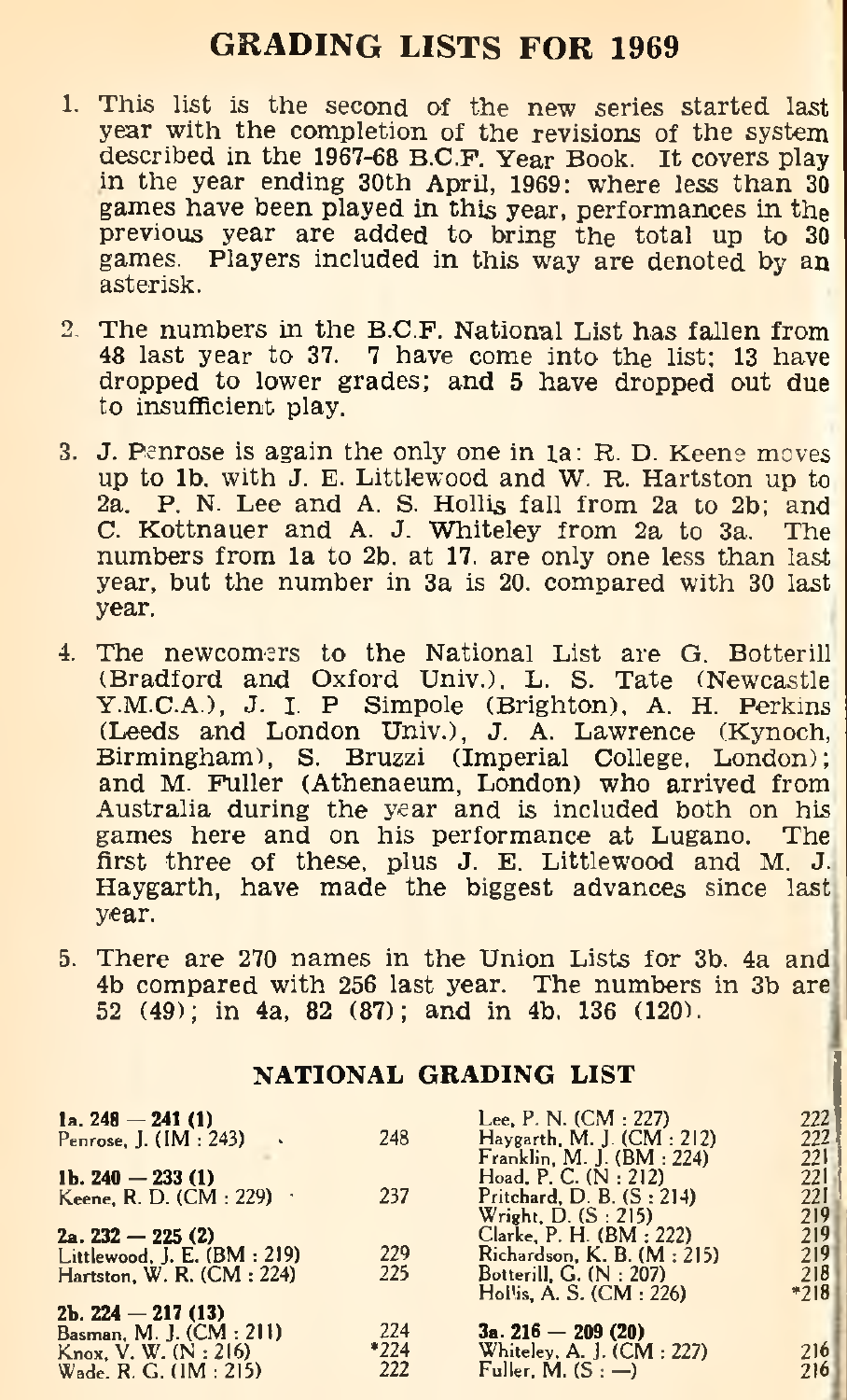| Kottnauer, C. (IM: 231)                                   | 216           |
|-----------------------------------------------------------|---------------|
| Parr, $F(S:215)$<br>Littlewood, N. (CM: 210)              | 214<br>$*214$ |
| Tate $1 \text{ S.} (N : 204)$<br>Poutrus, W. E. (S: 209)  | $*214$<br>213 |
| Smpole, J. I. P. (S: 194)                                 | 213           |
| Lambshire, M. V. (S : 213)<br>Harman, K. B. (S : 211)     | $*213$<br>212 |
| Macdonald-Ross, M. (S: 217)                               | 211           |
| Milner-Barry, P. S. (BM: 217)<br>Williams, A. H. (C: 210) | 211<br>210    |
| Hilton, C. G. (N: 216)                                    | 210<br>$*210$ |
| Lawrence, J. A. $(M:207)$<br>Phillips, J. R. (S : 219)    | $*210$        |
| Perkins. A. H. (N: 202)<br>Patterson, N. J. (S : 212)     | 209<br>209    |
| Wood, B. H. (M : 217)                                     | 209           |
| Bruzzi, S. (S: 206)                                       | 209           |

#### UNION LISTS

# 3b. 208 — 201 (52) S.C.C.U. (26)

| Harris R. A. (Athenaeum : 208)                                                                  | 208        |
|-------------------------------------------------------------------------------------------------|------------|
| Webb, S. (London Univ. : 204)                                                                   | 208        |
| Howson, J. B. (King & King,<br>Ilford: 204)                                                     | 207        |
| Phillips, A. (Lewisham: 211)                                                                    | 207        |
| Power, R. J. O. (Horsham.                                                                       |            |
| Sheff Id Univ. ; 199)                                                                           | 207<br>207 |
| Upton, R. St. J. (Hastings: 202)<br>Golomi k, H. (Bucks.: 220)                                  | 206        |
| Parr, D. (Min. of Soc.                                                                          |            |
| Security : 202)                                                                                 | 206        |
| Rothbart, B. M. (Cambridge<br>$Univ = 196$                                                      | 206        |
| Bellin, R. (Gt Yarmouth                                                                         |            |
| $GS$ 196)                                                                                       | 205        |
| Green. B. N. (Cavendish,                                                                        |            |
| Lensbury: 209)<br>Hemp on, P. W. (Cavendish,                                                    | 205        |
| Inland Rev. : 194)                                                                              | 205        |
| May, A. K. (Richmond, Bank                                                                      |            |
| of England : 204)                                                                               | 205        |
| Schol J. E. (G.P.O. : 198)<br>Macgollen, H. (Imperial                                           | 205        |
| College : 202                                                                                   | 204        |
| Ohil K. M. (Cable & Wireless:                                                                   |            |
| 200)                                                                                            | 204        |
| Reuben, S. (Islington: 203)<br>Roe, P. L. (Bedford: 207)                                        | 204<br>204 |
| tuart, E. L. (Min. of Labour)                                                                   | 204        |
| Fox, T. C. (Islington: 207)                                                                     | 203        |
| Jones, J. H. (Gosport : 191)                                                                    | 203        |
| Bark R. J. (Haywards Heath: 198)                                                                | 202<br>202 |
| James, G. H. (Regency : 206)<br>Timson, P. F. (Harrow : 198)<br>Adaway, W. G. L. (Slough : 202) | 202        |
|                                                                                                 | 201        |
| Sherman, D. (Waltham Forest: 205)                                                               | 201        |
| <b>Barrier</b>                                                                                  |            |

### N.C.C.U. **(15)**

| Beaty, H. (Doncaster: 206)                                                                                                   | 208  |
|------------------------------------------------------------------------------------------------------------------------------|------|
|                                                                                                                              | 208  |
|                                                                                                                              | 208  |
| Markland, P. (Bolton : 195)<br>Thomas, R. (Middlesbrough : 214)<br>Edward R. B. (Harrogate : 199)<br>Horne: 1 (Bolton : 204) | 20 7 |
|                                                                                                                              | 207  |
| Firth, M. (Giro: 212)                                                                                                        | 205  |

| Stephenson, F. N. (Middlesbrough                                                                                |     |
|-----------------------------------------------------------------------------------------------------------------|-----|
| 21D                                                                                                             | 205 |
| Westra, R. D. (Hull: 202)                                                                                       | 205 |
|                                                                                                                 |     |
| Woodcock, C. F. (Hoylake                                                                                        |     |
| $Ox$ ford $Univ. : 212$                                                                                         | 205 |
| Eales, R. G. (Chester, Cambridge                                                                                |     |
| Univ.: $203$                                                                                                    | 204 |
|                                                                                                                 |     |
| Veauce, L. de (Manchester: 190)                                                                                 | 204 |
| Farrand, J. T. (Manchester Univ.,                                                                               |     |
| llford: 192                                                                                                     | 203 |
| Dilworth, A. J. (Bolton: 202)                                                                                   | 202 |
|                                                                                                                 |     |
| Eley, B. (Doncaster: 200)                                                                                       | 201 |
| Rhodes, G. I. (Newcastle: 193)                                                                                  | 201 |
|                                                                                                                 |     |
| M.C.C.U. (7)                                                                                                    |     |
|                                                                                                                 |     |
| Gibbs, P. C. (Birminghar: 213)                                                                                  | 207 |
| Horton, M. H. (Players: 195)                                                                                    | 207 |
|                                                                                                                 |     |
| Cafferty B. (Birmingham: 211)                                                                                   | 205 |
| $\mathbf{A}$ and $\mathbf{B}$ and $\mathbf{B}$ and $\mathbf{B}$ and $\mathbf{B}$ are associated as $\mathbf{B}$ |     |

| Gibbs, P. C. (Birminghar, : 213)  | 207 |
|-----------------------------------|-----|
| Horton, M. H. (Players: 195)      | 207 |
| Cafferty B. (Birmingham: 211)     | 205 |
| Anderton, D. W. (W'ton Kipping:   |     |
| 205)                              | 204 |
| Hall R. V. M. (Birmingham: 202)   | 204 |
| Wood, R. F. T. (Sutton Coldfield) | 204 |
| Lamb, D. (W'ton Kipping: 184)     | 201 |
|                                   |     |

#### **W.E.C.U. (1)**

|  |  |  |  | Thomas, A. R. B. (Tiverton : 206) 202 |  |  |  |
|--|--|--|--|---------------------------------------|--|--|--|
|--|--|--|--|---------------------------------------|--|--|--|

#### **Welsh C.U. (3)**

| Gavrilovic, M. $(Cwmbran :=)$     | 205 |
|-----------------------------------|-----|
| Chesters. G. (Swansea Univ.: 198) | 203 |
| Lexton, M. (Swansea $Univ. :=$ )  | 202 |

# **4a. 200 — 193 (82) S.C.C.U. (49)**

| Lemon, R C. (Surbiton, Sheffield<br>Univ.: 193)<br>Cook, M. P. (Maidstone: 205)<br>Robbins, T. W. (Cambridge<br>Univ:216<br>Bracher, A. R. (Richmond: 191)<br>Cooke, J. R. (Ilford: 202)<br>Craddock, J. M. (Premier Precision,<br>Bracknell : 200<br>Hollis, G. A. $($ lslington : $-$ ) | 200  |
|-------------------------------------------------------------------------------------------------------------------------------------------------------------------------------------------------------------------------------------------------------------------------------------------|------|
|                                                                                                                                                                                                                                                                                           |      |
|                                                                                                                                                                                                                                                                                           | 200  |
|                                                                                                                                                                                                                                                                                           | 199  |
|                                                                                                                                                                                                                                                                                           |      |
|                                                                                                                                                                                                                                                                                           | 199  |
|                                                                                                                                                                                                                                                                                           | 198  |
|                                                                                                                                                                                                                                                                                           | 198  |
|                                                                                                                                                                                                                                                                                           |      |
|                                                                                                                                                                                                                                                                                           | 198  |
|                                                                                                                                                                                                                                                                                           | 198  |
|                                                                                                                                                                                                                                                                                           |      |
| Jones, G. A. (Oxford Univ.: 189)                                                                                                                                                                                                                                                          | 198  |
| Lloyd, D. E. (R.A.E. Farnborough:                                                                                                                                                                                                                                                         |      |
| 194)                                                                                                                                                                                                                                                                                      | 198  |
| Saverymuttu, S. (St. John's                                                                                                                                                                                                                                                               |      |
| College, Southsea: 185)                                                                                                                                                                                                                                                                   | 198  |
| Smith, I. B. N. (Ilford, Old                                                                                                                                                                                                                                                              |      |
| Parkonians : 201)                                                                                                                                                                                                                                                                         | 198  |
| Gait, P. D. Battersea, Sheffield                                                                                                                                                                                                                                                          |      |
| Univ.: 190)                                                                                                                                                                                                                                                                               | 197  |
| Harman, R.tF. A. (Islington,                                                                                                                                                                                                                                                              |      |
| King & King : 195                                                                                                                                                                                                                                                                         | 197  |
| Perkins, N. A. (Finchley, G.P.O.:                                                                                                                                                                                                                                                         |      |
| 191)                                                                                                                                                                                                                                                                                      | 197  |
| Sugden, J. N. (Cambridge Univ. :                                                                                                                                                                                                                                                          |      |
| (94)                                                                                                                                                                                                                                                                                      | 197  |
| Blaine, M. (Hampstead: 197)                                                                                                                                                                                                                                                               | 196  |
|                                                                                                                                                                                                                                                                                           |      |
| Clements, G. E.                                                                                                                                                                                                                                                                           |      |
| (Oxford Univ. : 191)                                                                                                                                                                                                                                                                      | 196  |
| Collins, P. M (Hampshire: 177)                                                                                                                                                                                                                                                            | : 96 |
| Cubitt, C. (Gt. Yarmouth GS: 196)                                                                                                                                                                                                                                                         | 196  |
| Lancaster, R. (Mushrooms, Noble                                                                                                                                                                                                                                                           |      |
| Lowndes : 191                                                                                                                                                                                                                                                                             | 196  |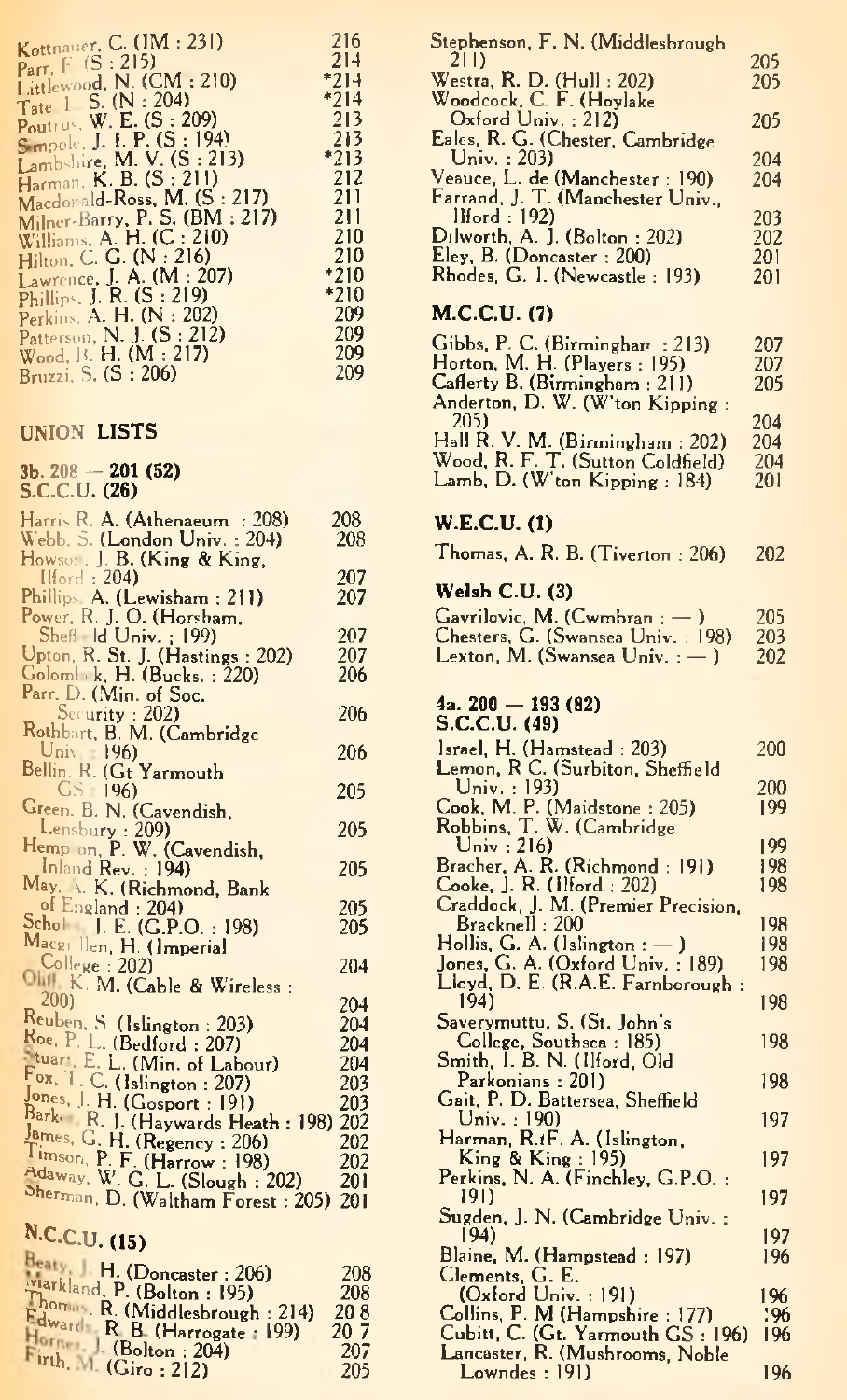| Prizant, M. (Sutton & Cheam: 191)                                    | 196      |
|----------------------------------------------------------------------|----------|
| Reilly, B. (Brighton, Ireland $-$ )                                  | 196      |
| Rogers, D. J. (Acton, Lewisham:                                      |          |
| 196)                                                                 | 196      |
| Smith, R. R. (Dulwich College,                                       |          |
| Mushrooms : 187)                                                     | 196      |
| Speed, G. (Mitcham : 197)                                            | 196      |
| Trangmar, A. G. (Dulwich                                             |          |
| College : 179                                                        | 196      |
| Burton, G. P. (Epsom, Manchester                                     |          |
|                                                                      | 195      |
| Univ. : 180<br>Mayes, G. M. (Athenaeum: 181)                         | 195      |
|                                                                      | 195      |
| Learner, Dr' A. (Hastings: 201)                                      |          |
| O'Dell, J. E. (Epsom, Manchester                                     | 195      |
| Univ.: 181)                                                          |          |
| Oliver, N. R. (Lewisham, Liv.                                        | 195      |
| Vict. : 192)                                                         |          |
| Watson, R. H. (Oxford Univ.: 195)                                    | 195      |
| Bennett, G. H. (Portchester                                          |          |
| School: 194)                                                         | $19 - 1$ |
| Hawes, S. O. N. (Athenaeum: 201)                                     | 194      |
| Johannes, R. L. (Streatham &                                         |          |
| Brixton: 190)                                                        | 194      |
| O'Kelly, R. M. R. (Mushrooms,                                        |          |
| Dulwich Colege: 179)                                                 | 194      |
| Reddie, M. J. (Orpington, Sun                                        |          |
| Alliance : 177)<br>Surtees, M. J. (Frimley : 186)                    | 194      |
|                                                                      | 194      |
| Wheeler, G. W. (Islington: 196)                                      | 194      |
| Winser, W. A. (Hastings: 193)                                        | 194      |
| Blackburne, C. M. T. (Bracknell                                      |          |
| Inds., Wimbledon : 191)                                              | 193      |
| Doney, R. A. (Richmond: 181)                                         | 193      |
| 189)                                                                 | 193      |
| Ewans, H. N. (RAE Farnboro :<br>Godwin, T. T. (West London :<br>178) | 193      |
| Halliwell, B. (Southend: 196)                                        | 193      |
| 174)<br>Hawley, M. H. (West London:                                  | 193      |
| Hemingway, T. K. (Stevenage:<br>186)                                 | 193      |
| Thomas, B. (Brighton: 175)                                           | 193      |
|                                                                      |          |
| N.C.C.U. (17)                                                        |          |
|                                                                      |          |
| Neat, K. P. (Leeds Univ. : 198)                                      | 200      |
| Corden, M. J. (Bolton, Oxford                                        |          |
| Univ.: 176)                                                          | 199      |
| Holmes, R. de L. (Huddersfield,                                      |          |
| Oxford Univ.: 197)                                                   | 199      |
| $I_{\text{inter}}$ W $A$ (Durban Oxford)                             |          |

| Neat, K. P. (Leeds Univ.: 198)         | 200 |
|----------------------------------------|-----|
| Corden, M. J. (Bolton, Oxford          |     |
| Univ. : $176$ )                        | 199 |
| Holmes, R. de L. (Huddersfield,        |     |
| Oxford Univ.: 197)                     | 199 |
| Linton, W. A. (Durham, Oxford          |     |
| Univ.: $195$                           | 199 |
| Conroy, M. J. (Bury: 192)              | 198 |
| Jones, J. E. (Altrincham : $-$ )       | 198 |
| Lees, D. (Manchester: 206)             | 198 |
| Kooiman, B. (Hartlepools: 193)         | 197 |
| Toothill, A. (Bradford: 209)           | 197 |
| Wolstenholme, J. (Manchester: 211)     | 197 |
| Almond, P. (Blackburn : 193)           | 196 |
| Atkinson, J. W. (Hull: 190)            | 196 |
| Tennant-Smith, J. (Facuty of Tech.,    |     |
| Manchester: 197)                       | 196 |
| Ripley, J. M. (Prescot: 189)           | 195 |
| Wickens, T. (Bradford: 177)            | 195 |
| Barnard, C. S. (Sheffield Univ. : 193) | 193 |
| Ellison, D. G. (Bolton : 196)          | 193 |
|                                        |     |

## **M.C.C.U. (8)**

| Wallis, P. N. (Leicester: 202)                              | 200 |
|-------------------------------------------------------------|-----|
| Carleton, J. J. (Sutton Coldfield:<br>Liverpool Univ.: 198) | 198 |
|                                                             |     |
| Griffiths, P. C. (Solihull: 203)                            | 197 |

|                                                                                                                                                                                                                                                           | 197               |
|-----------------------------------------------------------------------------------------------------------------------------------------------------------------------------------------------------------------------------------------------------------|-------------------|
| Hutchinson, P. A. (Broughton : 182)<br>Webb, J. R. L. (Kidderminister,<br>Sussex Univ. : 192)<br>McFarland, R. S. (Nuneaton : 190)<br>Tabakiernik, W. (Leicester : 196)<br>Clunie, R. J. (W. Bromwich : 189)                                              | 196<br>195<br>195 |
| W.E.C.U. (7)                                                                                                                                                                                                                                              | 191               |
|                                                                                                                                                                                                                                                           |                   |
|                                                                                                                                                                                                                                                           |                   |
| Wincolor, U. M. (Cheltenham : 203) 199<br>Meade, P. J. (Cheltenham : 197)<br>Burnett, L. P. (Weston-s-M. 210) 199<br>Burnett, L. P. (Weston-s-M. 210) 199<br>Waters, P. (Barnstaple : 189) 199<br>Union-s. P. L. (Plymouth,<br>Cambridge U                |                   |
| Wise, D. M. (Downend &<br>Fishponds: 193)                                                                                                                                                                                                                 | 193               |
| Welsh C.U. (1)                                                                                                                                                                                                                                            |                   |
| Jones, I. C. (Llandyssul: 177)<br>4b. $192 - 185(136)$                                                                                                                                                                                                    | 1%                |
| S.C.C.U. (75                                                                                                                                                                                                                                              |                   |
| Moberley, R. W. L. (Winchester<br>College : 184)<br>Spurgeon, R. E. (Metropolitan<br>Min. of Ed. : 190)                                                                                                                                                   | 192               |
|                                                                                                                                                                                                                                                           |                   |
| Min. of Ed. (1907)<br>Benger, M. (Brit. Petroleum : ----)<br>Boucher, F. B. (Eastcote : 183)<br>Bulford, M. J. (Islington : 201)<br>Byway, P. V. (Maidenhead : 192)<br>Champion, K. F. (Lewisham : ---)<br>Matcolin, D. M. (Insurance,<br>Sutton &        | 192<br> 9         |
|                                                                                                                                                                                                                                                           | 191               |
|                                                                                                                                                                                                                                                           | 191<br> 9         |
|                                                                                                                                                                                                                                                           | 191               |
|                                                                                                                                                                                                                                                           |                   |
|                                                                                                                                                                                                                                                           | 191               |
| 180)                                                                                                                                                                                                                                                      | 19                |
| Richards, W. E. C. (Harrow,<br>Patent Office: 190)                                                                                                                                                                                                        | 9                 |
| Weinhold, K. M. (Cable & Wireless :<br>176)                                                                                                                                                                                                               | 191               |
| Wilkinson, J. R. (Itchen College :<br>189)                                                                                                                                                                                                                | 191               |
|                                                                                                                                                                                                                                                           | 9                 |
|                                                                                                                                                                                                                                                           | 190               |
| Edmonds, A. M. (Itchen Coll. : 190)                                                                                                                                                                                                                       | 190<br>190        |
| Hutchinson, N. A. (Oxford : 184)<br>Walsh, D. J. (Acton, Maidenhead :<br>188)                                                                                                                                                                             | 190               |
| Volger, J. F. (Streatham &<br>Brixton, IBM : 196)<br>Bowyer, E. B. (Southend : 164)<br>Drake, J. H. E. (Streatham &<br>Existend : 187)<br>Existend : A. (IIt.-1                                                                                           |                   |
|                                                                                                                                                                                                                                                           | 190<br>189        |
|                                                                                                                                                                                                                                                           |                   |
| Brixton : 187)<br>Friedlander, I. A. (Hord,<br>Southend : --)<br>Ingram, K. R. (Sussex Univ. : ---)<br>Ingram, K. R. (Harrow : 187)<br>Kalton, N. J. (Cambridge<br>Mitchell, J. R. (Welwyn Garden<br>City : 193)<br>Mitchell, J. R. (Welwyn Garden<br>Cit | 189               |
|                                                                                                                                                                                                                                                           | 189               |
|                                                                                                                                                                                                                                                           | 189<br>189        |
|                                                                                                                                                                                                                                                           |                   |
|                                                                                                                                                                                                                                                           | 189               |
|                                                                                                                                                                                                                                                           | 189               |
|                                                                                                                                                                                                                                                           | 189               |
|                                                                                                                                                                                                                                                           | 189               |
|                                                                                                                                                                                                                                                           | 188               |
|                                                                                                                                                                                                                                                           |                   |
|                                                                                                                                                                                                                                                           | 18a               |